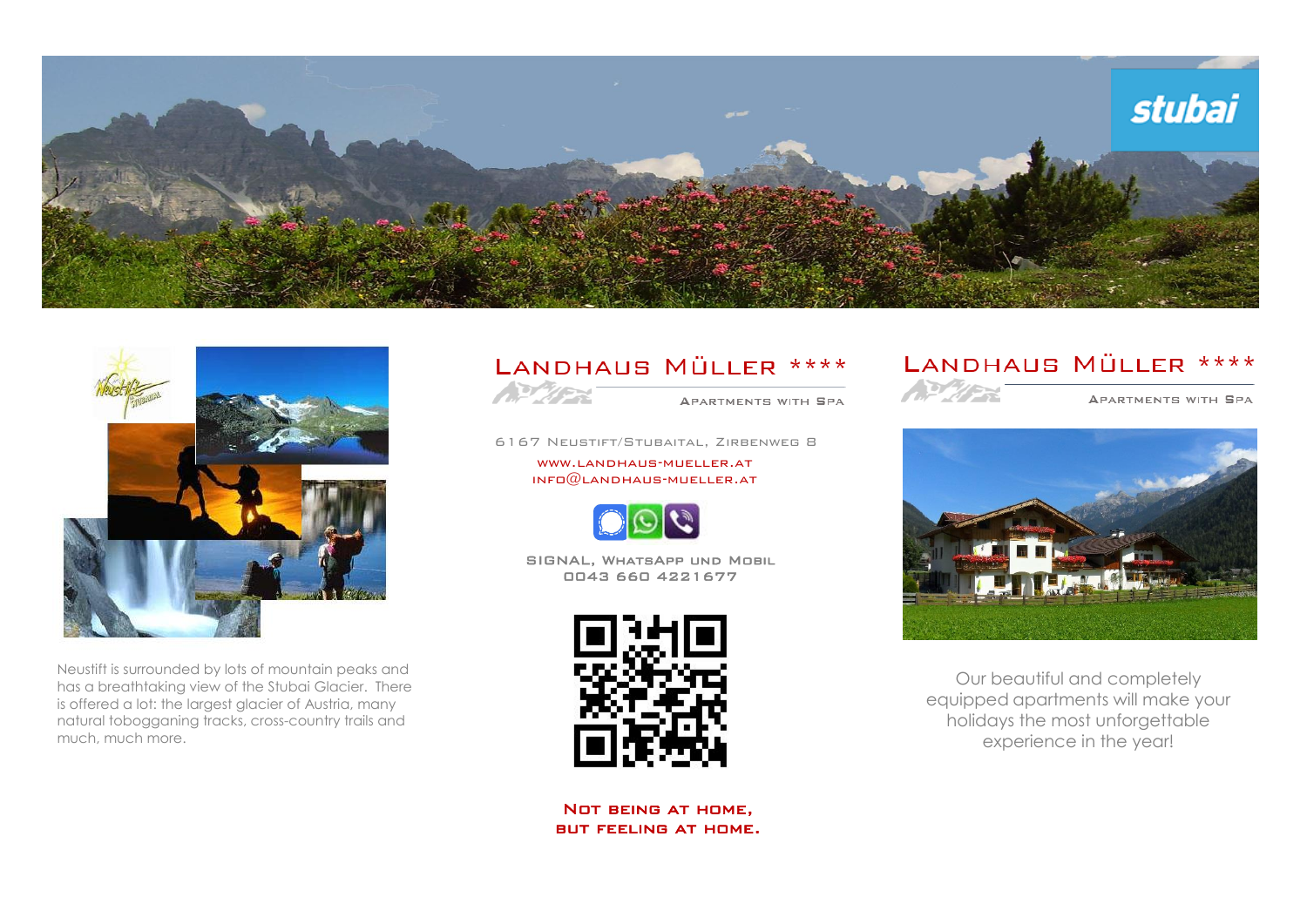# Our house

### \*\*\*\*

is the highest honor for Holiday-Flat-Landlords.

A distinction for the first-class establishments. Very comfortable, harmonious furnishings cater to discriminating living requirements and the wish for a personal atmosphere.

Our **Landhaus Müller** was awarded with the highest honor for Holiday-Flat Landlords. **Our house is an allegory for highest quality and extraordinary hospitality!**

Our house offers a **magnificent view** of the Stubai Glacier, it is situated in **a quiet and central part** of Milders - – about 2 km from the center of Neustift.

In winter you have direct access to the crosscountry ski track (as well as a well-lit night crosscountry ski track) and also for hiking trails in summer. The ski region Stubai glacier is reachable in about 25min. from our house.

The bus services are 150m from our house! In winter free transport for winter sports enthusiasts and winter walkers.

For your **daily shopping** you'll find a grocery shop in Milders and two supermarkets in the center of the village. The baker offers an extensive assortment at bread rolls and a **morning delivery service** from Monday to Saturday. On request we will gladly arrange for a breakfast delivery.

# Our Apartments

Beautiful and completely equipped apartments with viewing direction towards the Stubai Glacier.

Our apartments are completely equiped:

- Kitchen (electric stove with ceramic alass cook top, microwave oven, dishwasher, fridge/freezer combination, coffee machine, toaster, egg boiler, electric kettle)
- Additionally to the bedroom a convertible sleeper couch in the living room
- LCD television with multilingual digital satellite channels, Stubai TV
- Radio, CD player, DVD player
- $\bullet$  Safe
- Terrace or balcony with table, chairs and sun umbrella
- Vacuum cleaner
- Hairdryer, make-up mirror illuminated etc.
- Towels, bed linen etc.
- On request cots and high chair for children





#### **All services/equipment of our house are included in price (summer):**

- Wellness: Finnish sauna, a infrared cabin, a whirlpool, a heated bench and a generous relaxing area with health couches and relaxation chairs.
- Ski and shoe area
- Internet and WLAN in the holiday apartments
- Books-/games corner
- Children's playroom and playground
- Outdoor deck chairs:
- The balconies are eauipped with a sun umbrella, table and chairs.
- Vacuum cleaner, ironing board and iron
- grill
- Parking
- Breakfast service (daily delivery until 06:30 o'clock)
- Bicycles
	- **E-Bike's**
- Hiking sticks
- Shoe polish machine